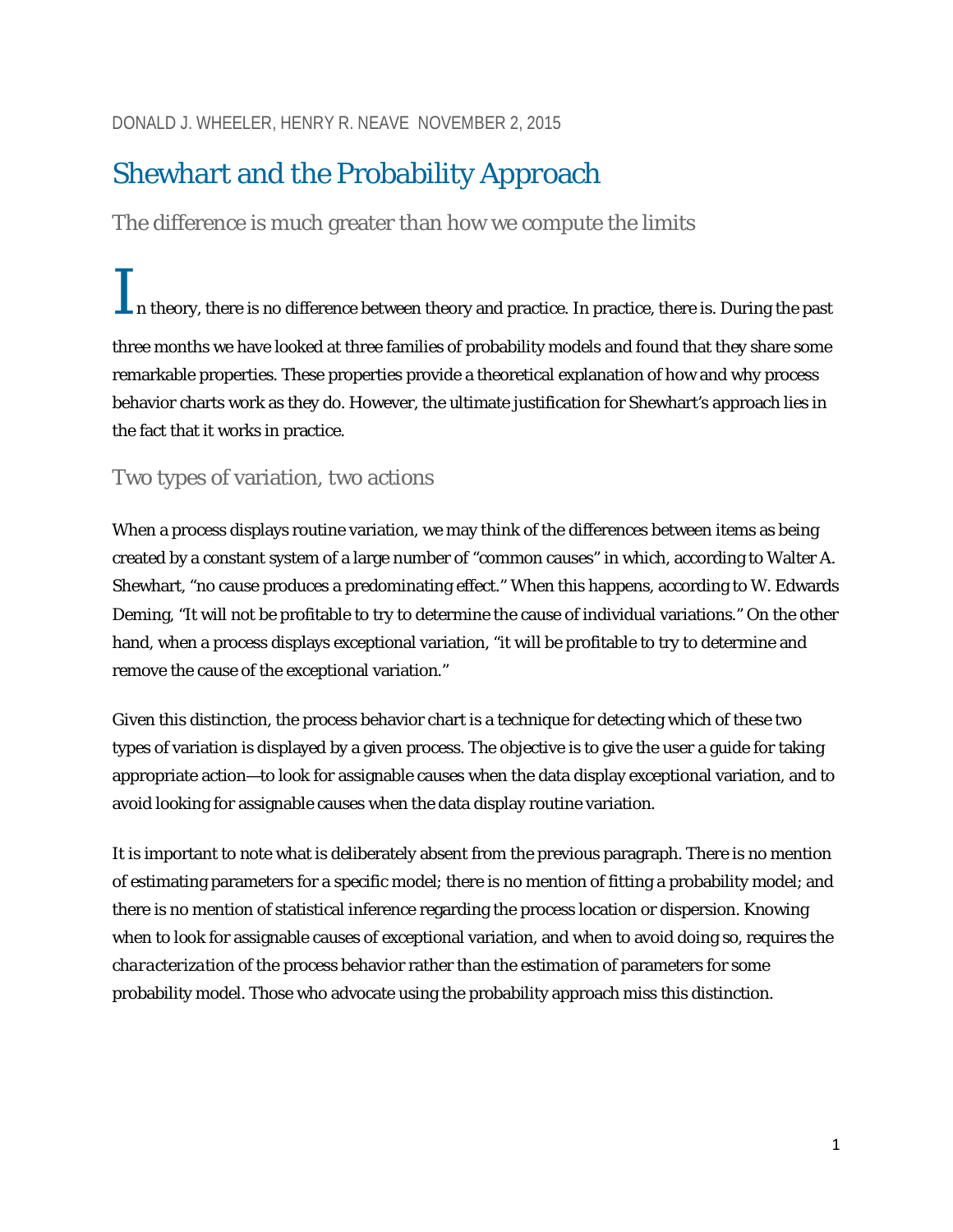# Two types of mistakes

In the characterization problem, there are two types of mistakes that can be made. The first is to attribute an outcome to an assignable cause when it is simply the result of common causes. The second is to attribute an outcome to common causes when it is, in truth, the result of an assignable cause. It is impossible to avoid both of these types of mistakes. So this cannot be the objective. Instead, a realistic objective is to minimize the overall economic loss from making these mistakes. To this end, Shewhart created the process behavior chart with three-sigma limits.

Shewhart's use of three-sigma limits, as opposed to any other multiple of sigma, did not stem from any specific mathematical computation. Rather, Shewhart found that the use of three-sigma limits "seems to be an acceptable economic value," and that the choice of three sigma was justified by "empirical evidence that it works." This pragmatic approach is markedly different from the strictly mathematical approach commonly taught by those who have not understood what Shewhart was doing. In fact, to have a practical, sensible, and robust approach to the construction of process behavior charts, Shewhart deliberately avoided any dependence on unnecessary mathematical detail.

## Process improvement

Notice what process behavior charts do—they seek to identify if the process is behaving one way or another. This, in effect, is the same as asking if the process exists as a well-defined entity, where the past can be used to predict the future, or if the process is so ill-defined and unpredictable that the past gives little clue to the future. As Shewhart said, "*We are not concerned with the functional form of the universe [i.e. probability model], but merely with the assumption that a universe exists.*"

We are not trying to find some *exact probability model* to describe the process, but we are trying to determine if the process fits (at least approximately) a *very broad model* of behavior that Shewhart described as "predictable within limits." This reversal of the roles of "process" and "model," and the broad rather than the precise nature of the "model," are not addressed by those who seek to use the probability approach. Many of those who propose "alternatives" to process behavior charts begin with ways of finding detailed models to describe the current process.

Of course, the problem with such approaches is that a production process is always changing. Left to itself, it will deteriorate. With appropriate help, it can also be improved. The question is how to go about the job of improving it. By comparing the process to the broad model of "predictable behavior" we can make the appropriate choice for process improvement. The emphasis is not upon the use of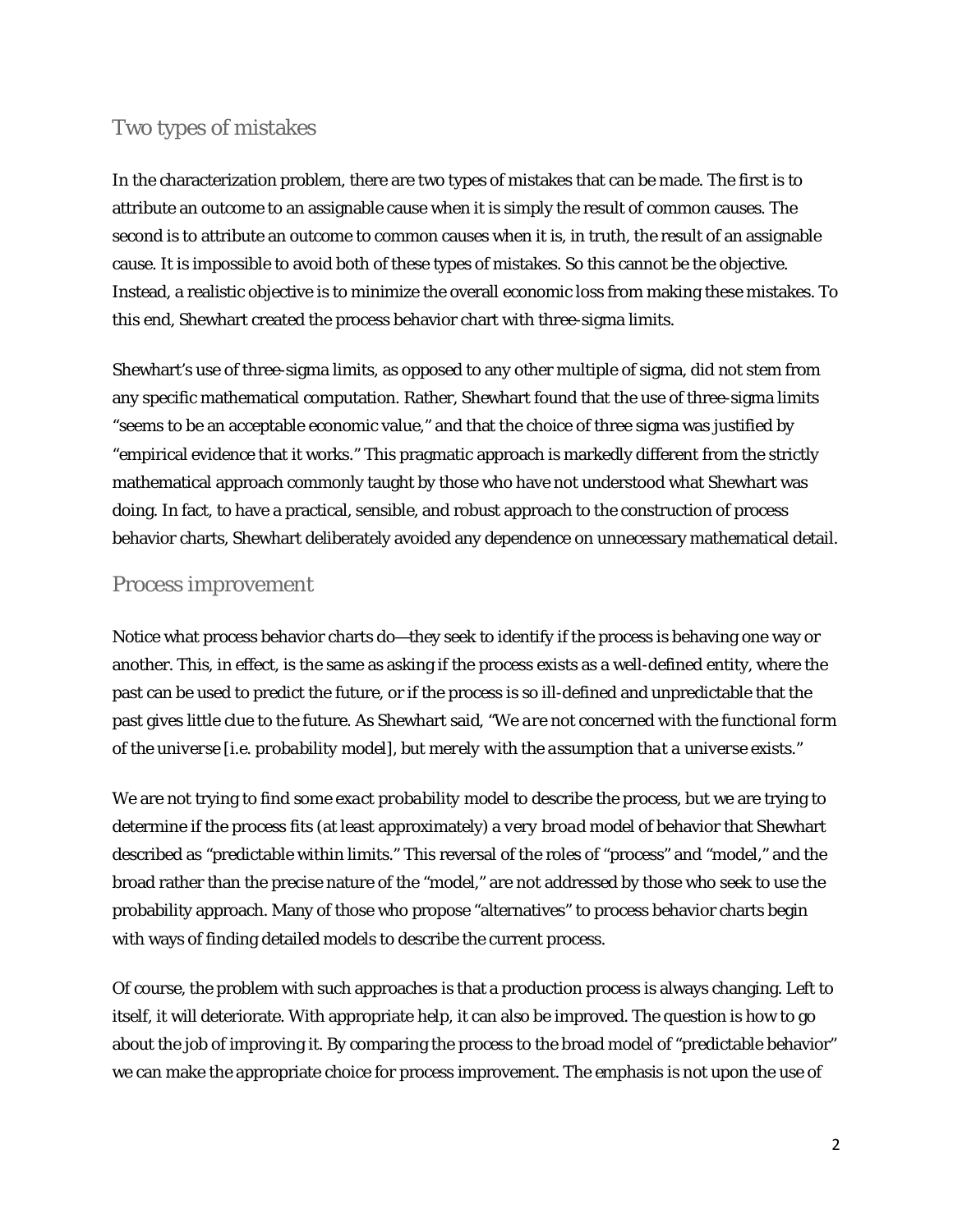the model to describe the process, but upon the characterization of the process behavior as a starting point for process improvement.

### The probability approach

In the August 1967 issue of *Industrial Quality Control,* E. S. Pearson wrote, "While the broad lines of Shewhart's attack could not be questioned, it seemed that there was scope for sharpening the statistical procedures which he was using...." Here we have Pearson explaining what he did in 1935 when he filled in what he perceived to be mathematical gaps in Shewhart's argument. In doing this he created the "probability approach" to process behavior charts that is contained in British Standard 600. In the subsequent 80 years, many of our fellow statisticians have followed Pearson down this same path of trying to add things to Shewhart's approach. Unfortunately, when they do this they fall into the very trap that Shewhart had been careful to avoid.

The problem is that, to enable the development of a sophisticated mathematical argument, it is usually the case that assumptions need to be made that are unduly restrictive or indeed impossible in terms of the real world. There is no exception for process behavior charts. Indeed, in this case, the assumptions required for the probability approach beg the fundamental question that Shewhart set out to answer!

Specifically, Pearson argued that the data would need to be normally distributed before the process behavior chart limits would work as advertised. This approach makes a probability model a prerequisite for using a process behavior chart. However, before the outcomes for a production process can be said to follow any particular probability model, the process has to be operated predictably over an extended period of time. Of course, the only way to determine if this is indeed the case is to use a process behavior chart with that production process. This leaves us with a logical paradox: Which comes first, the chart or the probability model?

Even more unfortunately, this weakened version of SPC (though it is often perceived as stronger due to its mathematical rigor) has spread via the technical journals and is essentially the only version known to many in academic circles. Exact mathematical methods are both easier to teach and more impressive to the unwary, but they have seriously reduced the potential of what may be accomplished through the use of process behavior charts. And just what is the probability approach? The common version uses limits which are calculated so that, *supposedly*, while the process is operated predictably, there are precisely 27 chances in 10,000 that a point will fall outside the limits.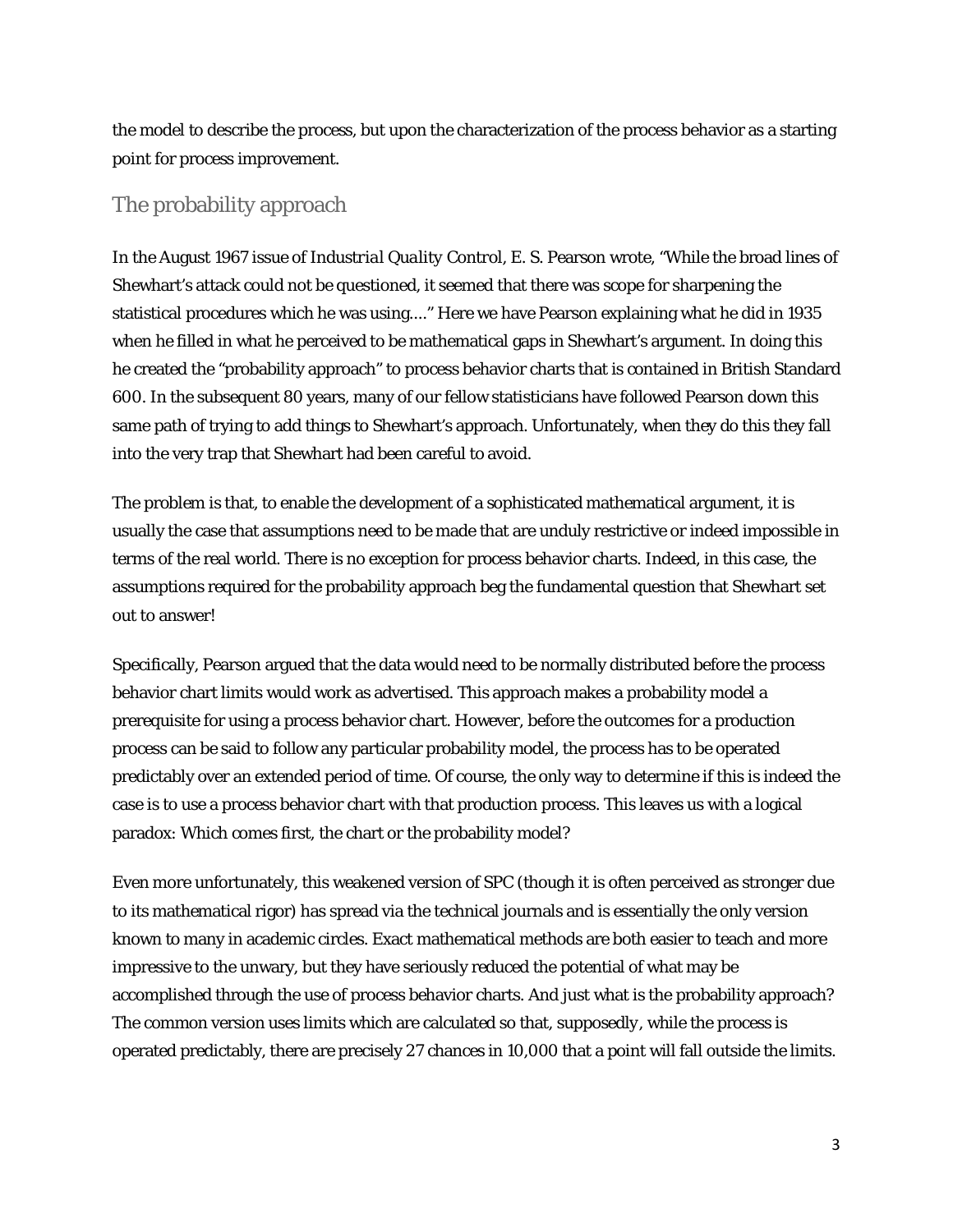# Shewhart's rebuttal

In order to understand the fallacy of the probability approach, it is instructive to consider Shewhart's argument on pages 275–277 of his 1931 book, *[Economic Control of Quality of Manufactured](http://www.amazon.com/Economic-Control-Quality-Manufactured-Product/dp/1614278113)  [Product](http://www.amazon.com/Economic-Control-Quality-Manufactured-Product/dp/1614278113)* (Martino Fine Books, 2015 reprint). On these pages Shewhart seems to toy briefly with the idea of using the probability approach. Paraphrasing his argument on these pages, he points out that *if* a process were *exactly* stable, i.e., if it did unwaveringly fit some precise mathematical model, and *if* we knew the details of its underlying (fixed) statistical distribution, we *could* then work in terms of probability limits. However, he notes that, in practice, we never know the appropriate type of statistical distribution.

Although statisticians usually plump, almost as if it is a foregone conclusion, for their favorite distribution, the Gaussian or normal distribution, Shewhart disposes of the use of the normal distribution on page 12 of his 1939 book, *[Statistical Method from the Viewpoint of Quality Control](http://www.amazon.com/Statistical-Viewpoint-Quality-Control-Mathematics/dp/0486652327)* (Dover Publications, 1986 reprint). And in *Economic Control* he notes that, even if the process were exactly stable, and if a normal distribution were appropriate (neither of which we would ever know), we would still never know the value of the mean or standard deviation parameter for that normal distribution. We could only *estimate* these parameters from the data. Because the probability calculations depend upon knowing *all* of these things, it will always be impossible in practice to compute the required probabilities.

Furthermore, in *[Out of the Crisis](http://www.amazon.com/Out-Crisis-W-Edwards-Deming/dp/0262541157/ref=sr_1_1?s=books&ie=UTF8&qid=1446066344&sr=1-1&keywords=W.+Edwards+Deming+Out+of+the+Crisis)* (MIT Press, 2000), W. Edwards Deming points out that, in practice as opposed to mathematical theory, *exactly stable processes never exist*. Real processes are never entirely free of perturbations. This identifies a vast gulf between the common mathematical assumptions and the real world. What does this imply? Surely not that we are to spend all of our time looking for these perturbations! No, of course not. What we need is guidance as to when the perturbations are troublesome enough to warrant attention.

Shewhart's process behavior chart, with its three-sigma limits, provides this guidance. *No calculations from the normal distribution, or any other distribution, were involved in the choice of the multiplier of 3.0*. Certainly, Shewhart did then check that this multiplier turned out to be reasonable under the artificial conditions of a normal distribution—and plenty of other circumstances as well. (As we have just seen in the past three months, fixed-width three-sigma limits will filter out more than 98 percent of the probable noise for just about any realistic probability model we might choose.) But that is a far cry from deducing that the choice of three-sigma was *based* on the assumption of a normal distribution. On pages 334–335 of *Out of the Crisis,* Deming says: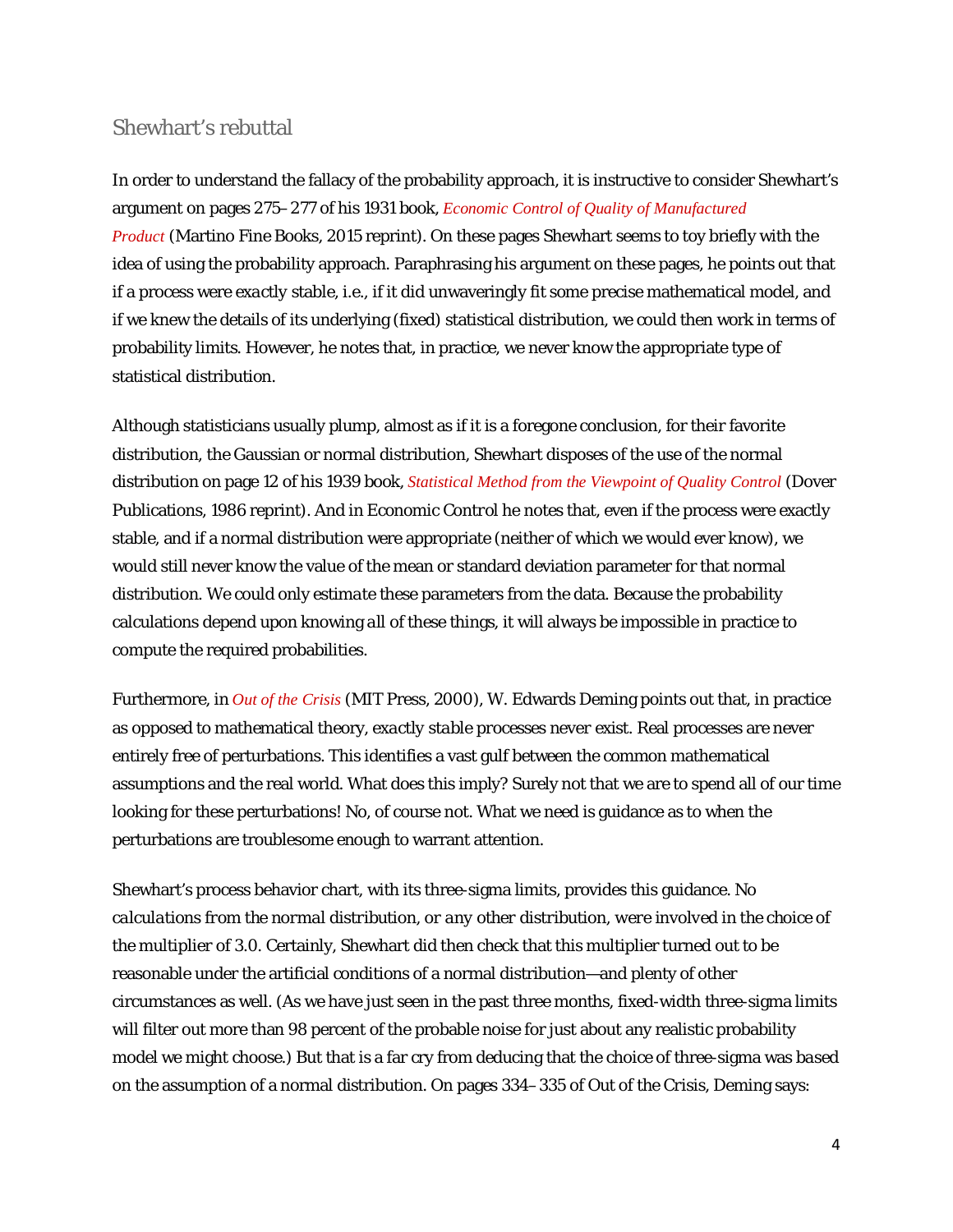"The calculations that show where to place the control limits on a chart have their basis in the theory of probability. It would nevertheless be wrong to attach any particular figure to the probability that a statistical signal for detection of a special cause could be wrong, or that the chart could fail to send a signal when a special cause exists. The reason is that no process, except in artificial demonstrations by use of random numbers, is steady, unwavering.

"It is true that some books on the statistical control of quality and many training manuals for teaching control charts show a graph of the normal curve and proportions of area thereunder. Such tables and charts are misleading and derail effective study and use of control charts.

"Rules for detection of special causes and for action on them are not tests of hypotheses that the system is in a stable state."

Thus, a major problem with the probability approach to process behavior charts is that it is totally out of contact with reality. The assumptions used for the mathematical treatment are turned into prohibitions, which are mistakenly imposed upon practice.

Restrictions such as the following are commonly encountered: "The data have to be normally distributed." "The process behavior chart works because of the Central Limit Theorem—therefore you have to have subgroups of at least five observations." "The chart will not work with serially correlated (autocorrelated) data—the observations must be independent of each other before you can use a process behavior chart." "You have to transform the data to make them look normal before putting them on a chart."

These, and others like them, are the unintended byproducts of the probability approach, and they are all completely wrong.

Today, 80 years after Pearson's mistake in confusing Shewhart's fixed-width limits with the traditional fixed-coverage limits used in statistical inference, the probability approach has morphed into the following steps:

- 1. Assume your dataset is homogeneous (and your process is predictable).
- 2. Decide which family of probability models to use.
- 3. Fit a probability model to your dataset.
- 4. Select some arbitrarily small value as the fixed coverage for the tail areas.
- 5. Use the probability model to find corresponding critical values.
- 6. Compute your fixed-coverage limits.
- 7. Use these limits to evaluate your data for evidence of unpredictable behavior.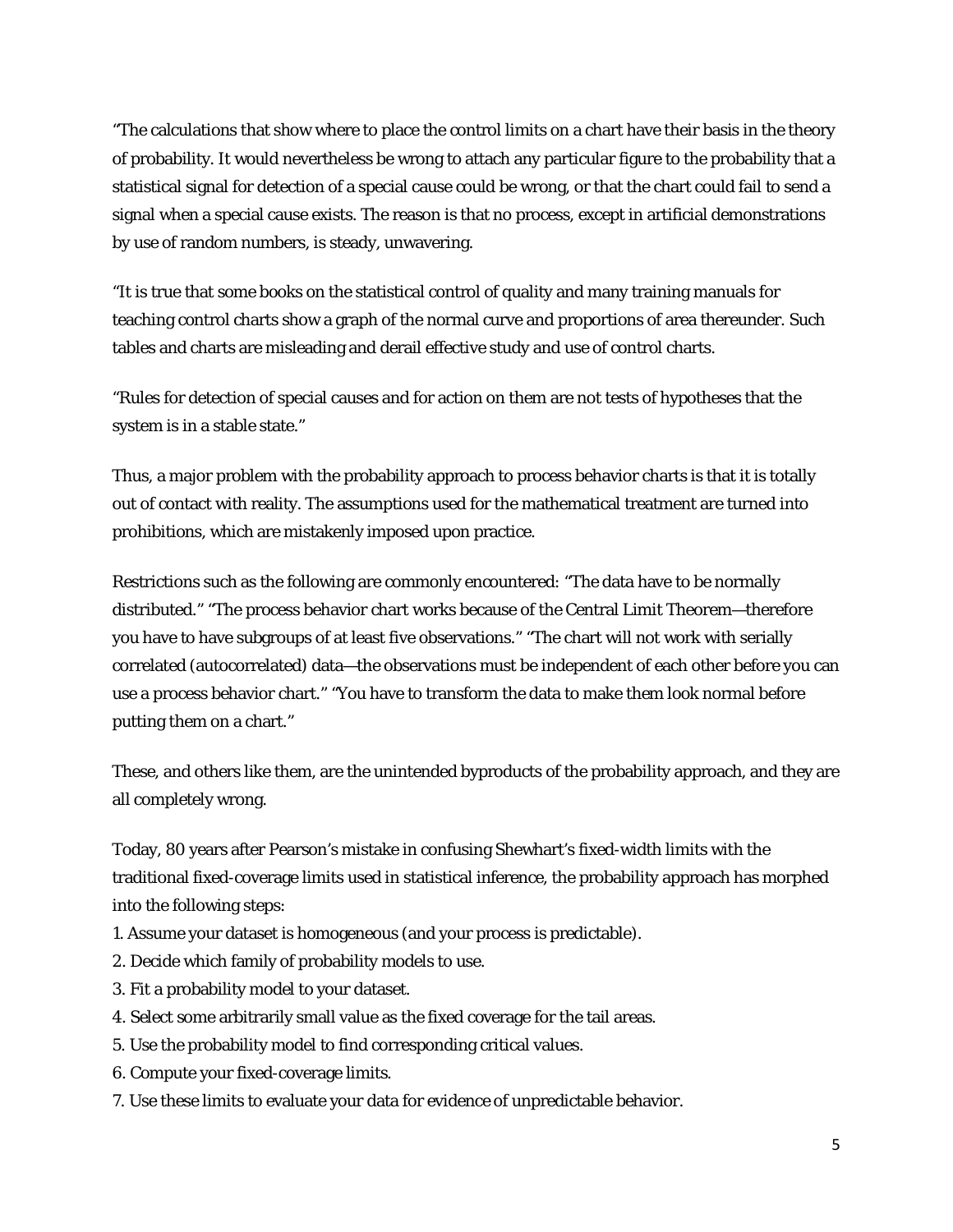The complexity of this approach makes it appear to be rigorous and exact. However, the rigor is undermined by the fact that the assumption in item one begs the question asked in item seven.

In contrast to the above, Shewhart's approach consists of the following steps:

- 1. Compute generic, fixed-width, three-sigma limits.
- 2. Use these limits to evaluate your data for evidence of unpredictable behavior.

#### Summary

The process behavior chart is not found at the end of a mathematical syllogism. It is an empirical procedure that is consistent with theory and that works in practice. This empirical justification is what takes it outside the restrictions of the probability approach and makes it a tool for the real world. Although other tools may be compared with the process behavior chart by means of the probability approach, and although other tools may even be simple enough and robust enough to work in the real world, such theoretical comparisons do not justify the use of any technique in practice.

Many statisticians consider a process behavior chart to be a sequential test of hypotheses procedure with a variable Type I error rate. Although the process behavior chart may be described, on a purely mechanical level, in such terms if the necessary (but unrealistic) assumptions are made, the use of the chart is completely different. Process behavior charts are much broader than this narrow view of their nature. They examine the data for behavior compatible with the *existence* of a universe (without necessarily implying that one can or does exist), rather than merely looking for a change in one or more parameters of a well-defined universe. No probabilities can be attached to the judgement regarding the existence of a universe simply because there is no probability structure without a welldefined universe. This is why the use of the probability approach severely limits the actual usefulness of the process behavior chart.

Some modern authors have understood the logical inconsistency of the original probability approach, and have sought to remedy this problem by defining a two-stage approach. In stage 1 the charts are used as an empirical tool. Then when the process is thought to be operating predictably, they move to stage 2 and use some probability model to "refine" the limits to achieve some fixed risk of getting a point outside the limits. Of course, the problem with this approach is that, as Deming said, no process ever completely gets to stage 2.

But more troubling than the complexity of the probability approach is the limited view of what process behavior charts are for. This limited view leads to a narrow perception of how to use the